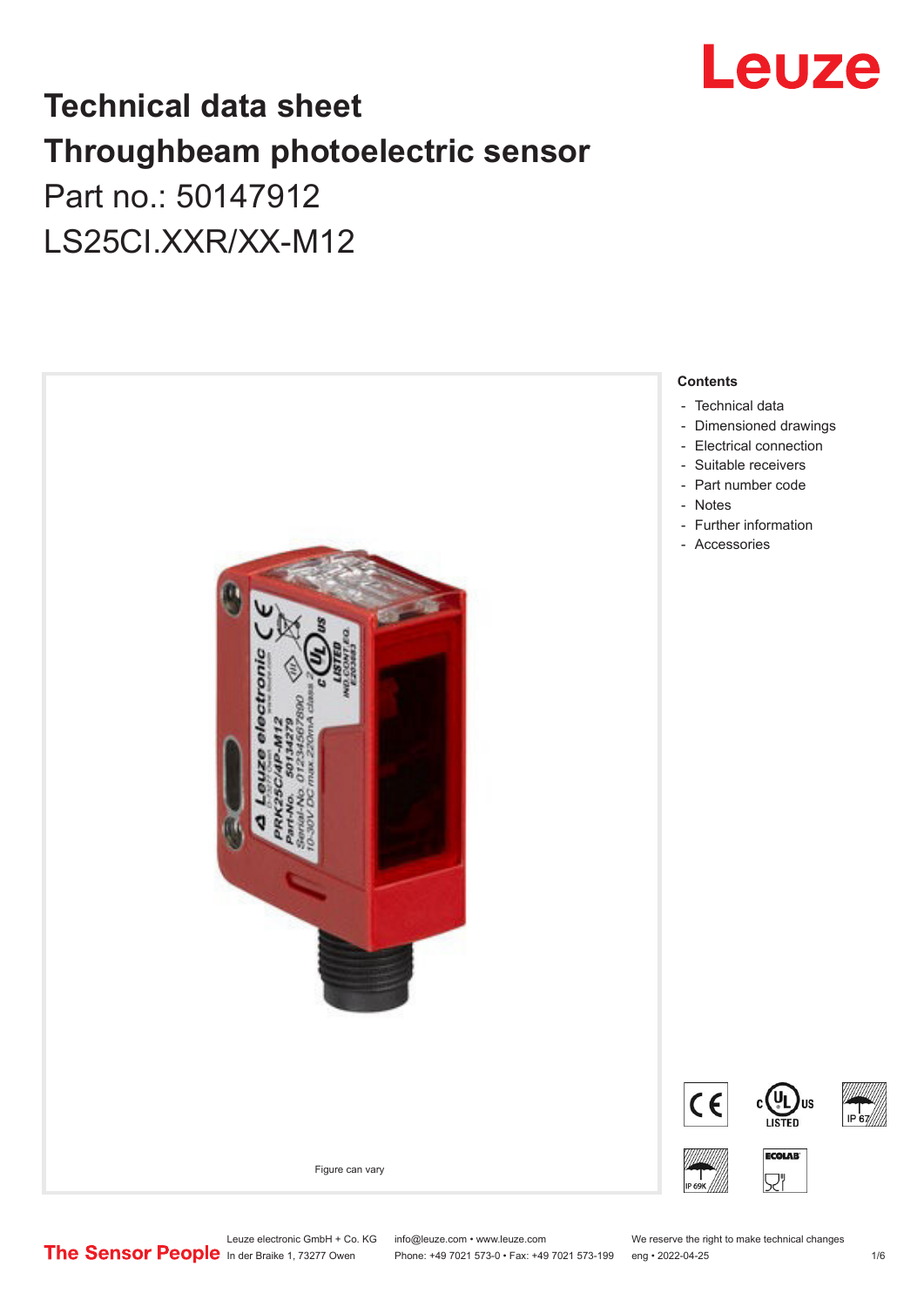## <span id="page-1-0"></span>**Technical data**

# Leuze

#### **Basic data**

| <b>Series</b>       | 25C                                    |
|---------------------|----------------------------------------|
| Operating principle | Throughbeam principle                  |
| Device type         | Transmitter                            |
| Application         | Detection of products in bag packaging |
|                     |                                        |

#### **Optical data**

| <b>Operating range</b>          | Guaranteed operating range           |
|---------------------------------|--------------------------------------|
| <b>Operating range</b>          | $0340$ m                             |
| <b>Operating range limit</b>    | Typical operating range              |
| <b>Operating range limit</b>    | $0400$ m                             |
| Light source                    | LED, Infrared                        |
| Wavelength                      | 860 nm                               |
| <b>Transmitted-signal shape</b> | Pulsed                               |
| LED group                       | Exempt group (in acc. with EN 62471) |

| <b>Electrical data</b>    |                             |                                     |  |  |
|---------------------------|-----------------------------|-------------------------------------|--|--|
| <b>Protective circuit</b> |                             | Polarity reversal protection        |  |  |
|                           |                             | Short circuit protected             |  |  |
|                           | Performance data            |                                     |  |  |
|                           | Supply voltage $U_{B}$      | 10  30 V, DC, Incl. residual ripple |  |  |
|                           | <b>Residual ripple</b>      | $0 15 \%$ , From $U_{\rm B}$        |  |  |
|                           | <b>Open-circuit current</b> | $020$ mA                            |  |  |
| <b>Timing</b>             |                             |                                     |  |  |
| <b>Readiness delay</b>    |                             | $300 \text{ ms}$                    |  |  |
| <b>Connection</b>         |                             |                                     |  |  |

| <b>Connection 1</b>       |                 |  |  |  |
|---------------------------|-----------------|--|--|--|
| <b>Function</b>           | Signal IN       |  |  |  |
|                           | Voltage supply  |  |  |  |
| <b>Type of connection</b> | Connector       |  |  |  |
| <b>Thread size</b>        | M <sub>12</sub> |  |  |  |
| <b>Type</b>               | Male            |  |  |  |
| <b>Material</b>           | <b>PUR</b>      |  |  |  |
| No. of pins               | 4-pin           |  |  |  |
| Encoding                  | A-coded         |  |  |  |

#### **Mechanical data**

| Dimension (W x H x L)             | 15 mm x 42.7 mm x 30 mm              |
|-----------------------------------|--------------------------------------|
| <b>Housing material</b>           | Plastic                              |
| <b>Plastic housing</b>            | <b>ABS</b>                           |
| Lens cover material               | Plastic                              |
| Net weight                        | 22 <sub>g</sub>                      |
| <b>Housing color</b>              | Red                                  |
| <b>Type of fastening</b>          | Through-hole mounting with M4 thread |
|                                   | Via optional mounting device         |
| <b>Compatibility of materials</b> | <b>ECOLAB</b>                        |
|                                   |                                      |
| Environmental data                |                                      |
| Ambient temperature, operation    | $-4060 °C$                           |
| Ambient temperature, storage      | $-40$ 70 °C                          |
|                                   |                                      |
| <b>Certifications</b>             |                                      |
| Degree of protection              | IP 67                                |
|                                   | <b>IP 69K</b>                        |
| <b>Protection class</b>           | III                                  |
| <b>Certifications</b>             | c UL US                              |
| <b>Standards applied</b>          | IEC 60947-5-2                        |
|                                   |                                      |
| <b>Classification</b>             |                                      |
| <b>Customs tariff number</b>      | 85365019                             |
| <b>ECLASS 5.1.4</b>               | 27270901                             |
| <b>ECLASS 8.0</b>                 | 27270901                             |
| <b>ECLASS 9.0</b>                 | 27270901                             |
| <b>ECLASS 10.0</b>                | 27270901                             |
| <b>ECLASS 11.0</b>                | 27270901                             |
| <b>ECLASS 12.0</b>                | 27270901                             |
| <b>ETIM 5.0</b>                   | EC002716                             |
| <b>ETIM 6.0</b>                   | EC002716                             |
| <b>ETIM 7.0</b>                   | EC002716                             |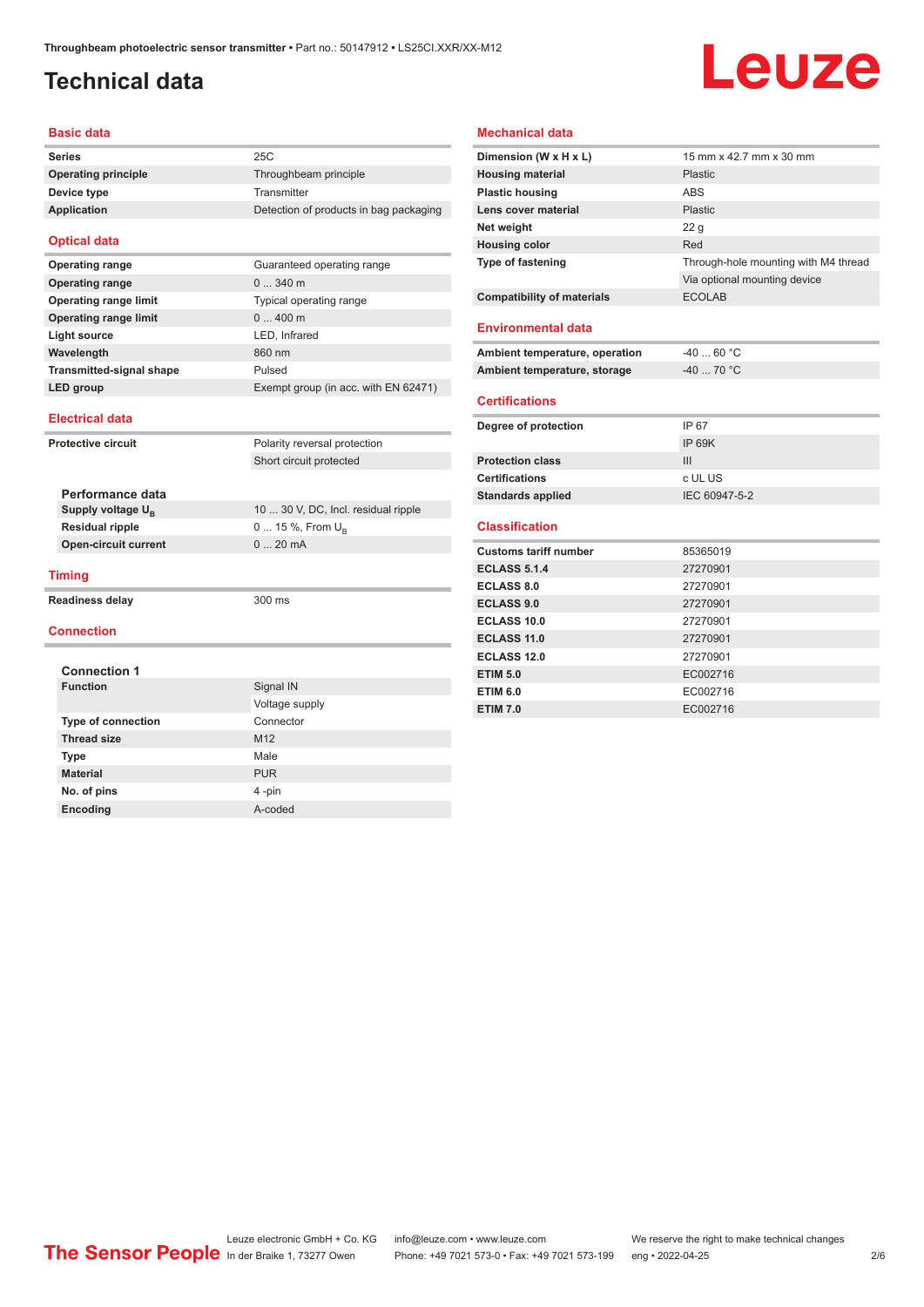### <span id="page-2-0"></span>**Dimensioned drawings**

Leuze

All dimensions in millimeters



### **Electrical connection**

**Connection 1**

| <b>Function</b>    | Signal IN<br>Voltage supply |
|--------------------|-----------------------------|
| Type of connection | Connector                   |
| <b>Thread size</b> | M12                         |
| <b>Type</b>        | Male                        |
| <b>Material</b>    | <b>PUR</b>                  |
| No. of pins        | 4-pin                       |
| Encoding           | A-coded                     |

| Pin            | <b>Pin assignment</b> |
|----------------|-----------------------|
|                | V+                    |
| $\overline{2}$ | n.c.                  |
| 3              | <b>GND</b>            |
| $\overline{4}$ | n.c.                  |

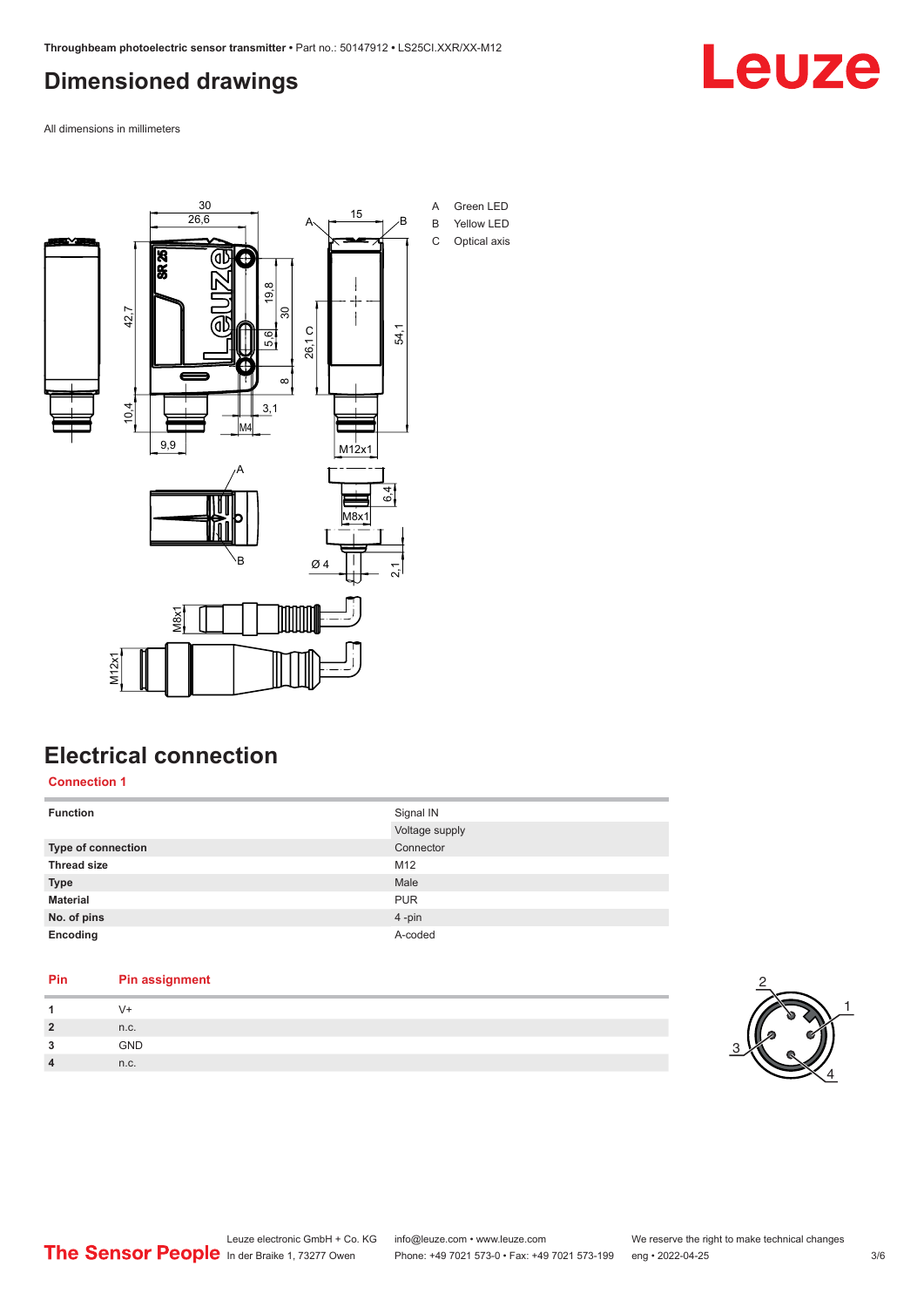#### <span id="page-3-0"></span>**Suitable receivers**



| Part no. | <b>Designation</b> | <b>Article</b>                                  | <b>Description</b>                                                                                                                                                                                                                                                                                                                                      |
|----------|--------------------|-------------------------------------------------|---------------------------------------------------------------------------------------------------------------------------------------------------------------------------------------------------------------------------------------------------------------------------------------------------------------------------------------------------------|
| 50147921 | LE25CI.XR1/2N-M12  | Throughbeam<br>photoelectric sensor<br>receiver | Application: Detection of products in bag packaging<br>Supply voltage: DC<br>Digital switching outputs: 2 Piece(s)<br>Switching output 1: Transistor, NPN, Light switching<br>Switching output 2: Transistor, NPN, Dark switching<br>Switching frequency: 100 Hz<br>Connection: Connector, M12, PUR, 4-pin<br>Operational controls: 270° potentiometer  |
| 50147918 | LE25CI.XR1/4P-M12  | Throughbeam<br>photoelectric sensor<br>receiver | Application: Detection of products in bag packaging<br>Supply voltage: DC<br>Digital switching outputs: 2 Piece(s)<br>Switching output 1: Transistor, PNP, Light switching<br>Switching output 2: Transistor, PNP, Dark switching<br>Switching frequency: 100 Hz<br>Connection: Connector, M12, PUR, 4 -pin<br>Operational controls: 270° potentiometer |

#### **Part number code**

#### Part designation: **AAA25C d EE-f.GGH/iJ-K**

| AAA25C    | Operating principle / construction<br>HT25C: Diffuse reflection sensor with background suppression<br>PRK25C: Retro-reflective photoelectric sensor with polarization filter<br>LS25C: Throughbeam photoelectric sensor transmitter<br>LE25C: Throughbeam photoelectric sensor receiver<br>DRT25C: Dynamic reference diffuse sensor                                                                                                                                                                                                                    |
|-----------|--------------------------------------------------------------------------------------------------------------------------------------------------------------------------------------------------------------------------------------------------------------------------------------------------------------------------------------------------------------------------------------------------------------------------------------------------------------------------------------------------------------------------------------------------------|
| d         | Light type<br>n/a: red light<br>I: infrared light                                                                                                                                                                                                                                                                                                                                                                                                                                                                                                      |
| <b>EE</b> | <b>Light source</b><br>n/a: LED<br>L1: laser class 1<br>L <sub>2</sub> : laser class 2                                                                                                                                                                                                                                                                                                                                                                                                                                                                 |
| f         | Preset range (optional)<br>n/a: operating range acc. to data sheet<br>xxxF: Preset range [mm]                                                                                                                                                                                                                                                                                                                                                                                                                                                          |
| GG        | Equipment<br>A: Autocollimation principle (single lens)<br>S: small light spot<br>D: Detection of stretch-wrapped objects<br>X: extended model<br>HF: Suppression of HF illumination (LED)<br>XL: Extra long light spot<br>T: autocollimation principle (single lens) for highly transparent bottles without tracking<br>TT: autocollimation principle (single lens) for highly transparent bottles with tracking<br>F: Foreground suppression<br>R: greater operating range<br>SL: Slit diaphragm                                                     |
| H         | Operating range adjustment<br>1: 270° potentiometer<br>2: multiturn potentiometer<br>3: teach-in via button<br>R: greater operating range                                                                                                                                                                                                                                                                                                                                                                                                              |
| j.        | Switching output/function OUT 1/IN: Pin 4 or black conductor<br>2: NPN transistor output, light switching<br>N: NPN transistor output, dark switching<br>4: PNP transistor output, light switching<br>P: PNP transistor output, dark switching<br>X: pin not used<br>8: activation input (activation with high signal)<br>L: IO-Link interface (SIO mode: PNP light switching, NPN dark switching)<br>6: push-pull switching output, PNP light switching, NPN dark switching<br>G: Push-pull switching output, PNP dark switching, NPN light switching |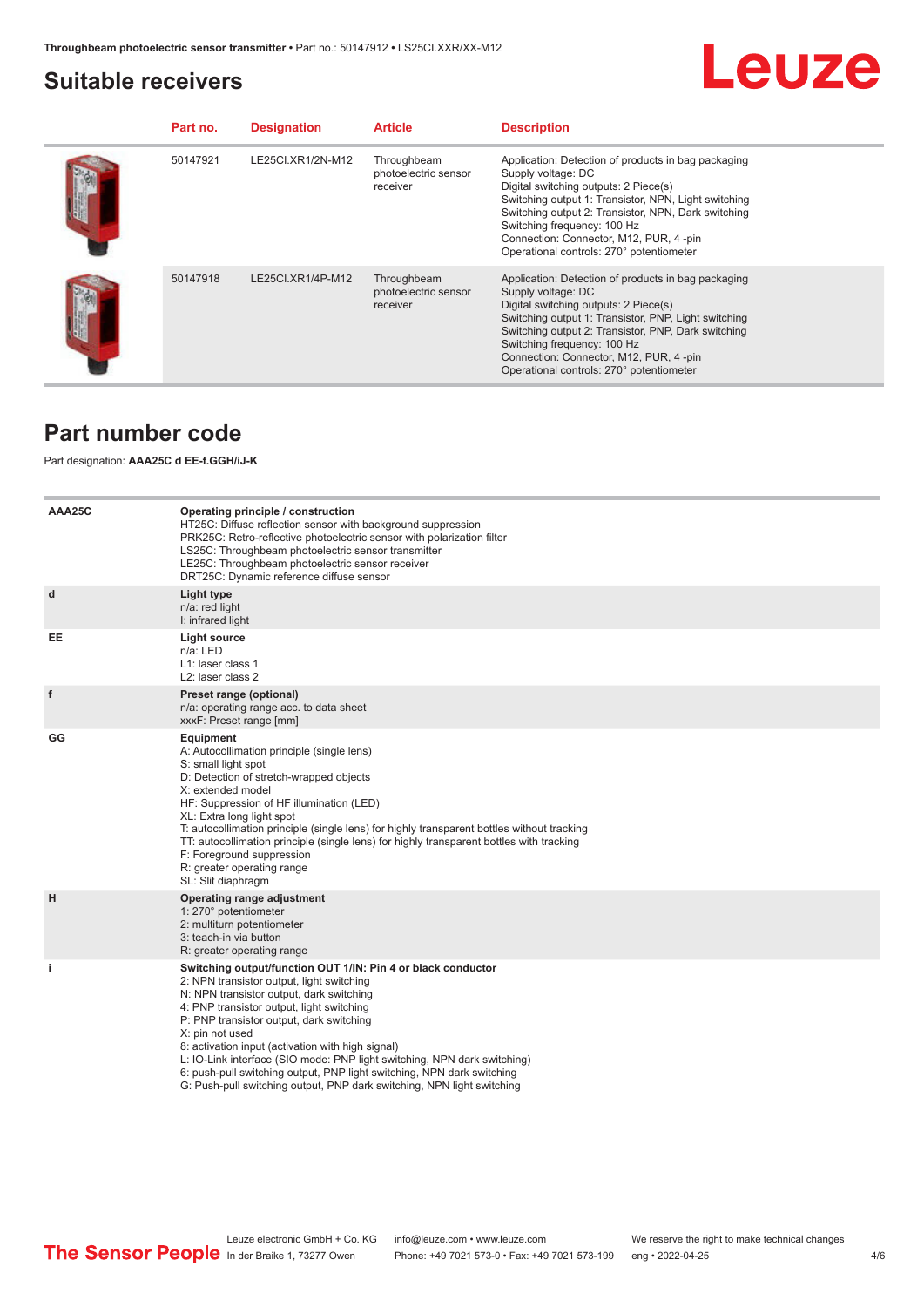#### <span id="page-4-0"></span>**Part number code**

# Leuze

| J           | Switching output / function OUT 2/IN: pin 2 or white conductor<br>2: NPN transistor output, light switching<br>N: NPN transistor output, dark switching<br>4: PNP transistor output, light switching<br>P: PNP transistor output, dark switching<br>W: warning output<br>X: pin not used<br>6: push-pull switching output, PNP light switching, NPN dark switching<br>T: teach-in via cable<br>G: Push-pull switching output, PNP dark switching, NPN light switching |
|-------------|-----------------------------------------------------------------------------------------------------------------------------------------------------------------------------------------------------------------------------------------------------------------------------------------------------------------------------------------------------------------------------------------------------------------------------------------------------------------------|
| κ           | <b>Electrical connection</b><br>n/a: cable, standard length 2000 mm, 4-wire<br>200-M12: cable, length 200 mm with M12 connector, 4-pin, axial (plug)<br>M8: M8 connector, 4-pin (plug)<br>M12: M12 connector, 4-pin (plug)<br>200-M8: cable, length 200 mm with M8 connector, 4-pin, axial (plug)                                                                                                                                                                     |
| <b>Note</b> |                                                                                                                                                                                                                                                                                                                                                                                                                                                                       |

 $\%$  A list with all available device types can be found on the Leuze website at www.leuze.com.

# **Notes**

| <b>Observe intended use!</b>                                                                                                                                                                                                     |
|----------------------------------------------------------------------------------------------------------------------------------------------------------------------------------------------------------------------------------|
| $\%$ This product is not a safety sensor and is not intended as personnel protection.<br>$\%$ The product may only be put into operation by competent persons.<br>$\%$ Only use the product in accordance with its intended use. |
|                                                                                                                                                                                                                                  |

#### **For UL applications:**

 $\%$  Only for use in "class 2" circuits

#### **Further information**

• Light source: Average life expectancy 100,000 h at an ambient temperature of 25 °C

#### **Accessories**

### Connection technology - Connection cables

|               | Part no. | <b>Designation</b>     | <b>Article</b>   | <b>Description</b>                                                                                                                                                               |
|---------------|----------|------------------------|------------------|----------------------------------------------------------------------------------------------------------------------------------------------------------------------------------|
| ₩<br>UI.<br>₽ | 50130652 | KD U-M12-4A-V1-<br>050 | Connection cable | Connection 1: Connector, M12, Axial, Female, A-coded, 4-pin<br>Connector, LED: No<br>Connection 2: Open end<br>Shielded: No<br>Cable length: 5.000 mm<br>Sheathing material: PVC |